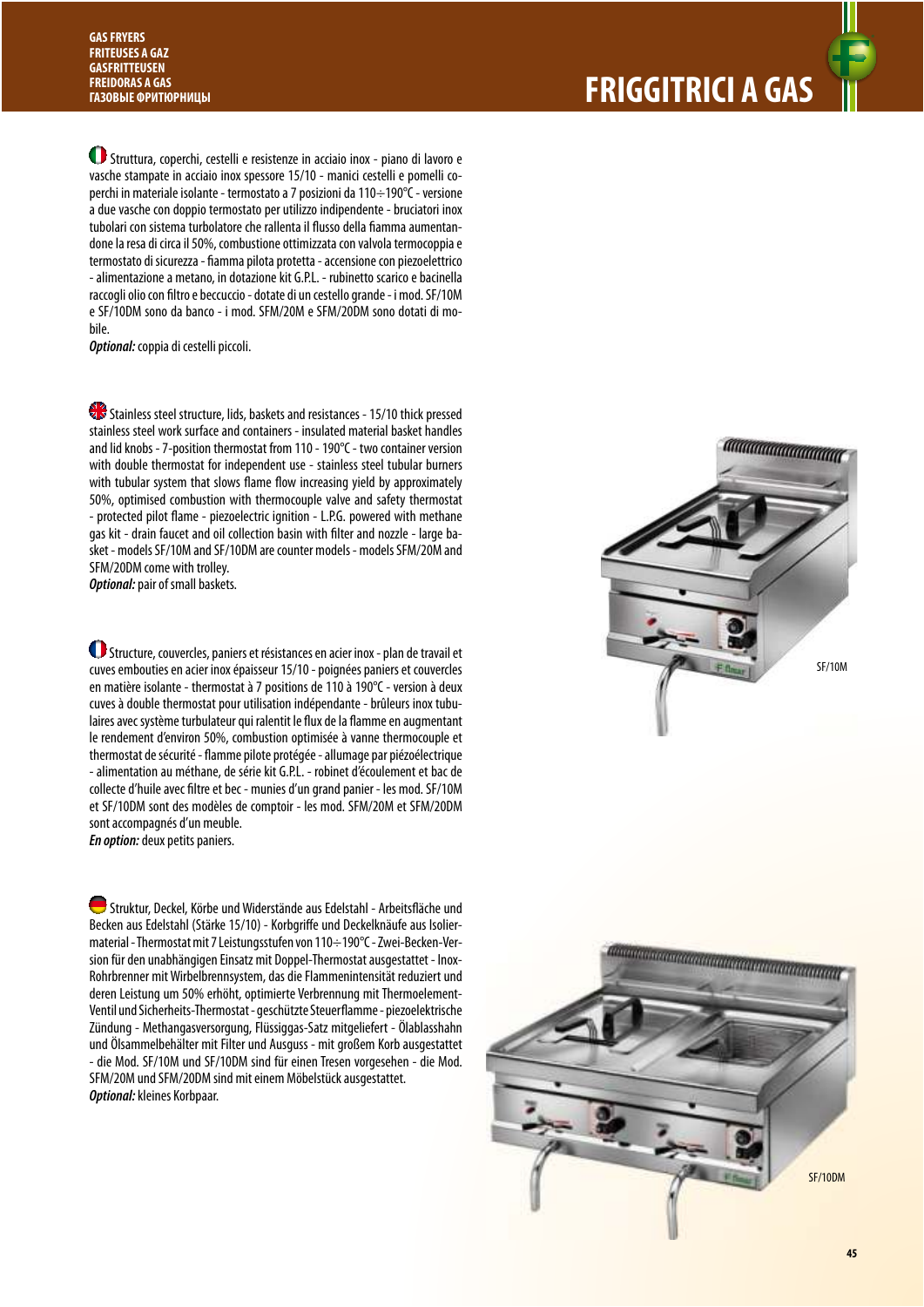## **FRIGGITRICI A GAS FRIGGITRICI A GAS FREIDORAS A GAS**



 Estructura, tapas, cestas y resistencias de acero inoxidable - super%cie de trabajo y cubas estampadas de acero inoxidable de 15/10 de espesor - mangos cestas y pomos tapas de material aislante - termostato de 7 posiciones de 110÷190°C - versión de dos cubas con termostato doble para usar por separado - quemadores de acero inoxidable tubos con sistema tubular que disminuye la intensidad de la llama aumentando el rendimiento alrededor de un 50%, combustión optimizada con válvula termopar y termostato de seguridad - llama piloto protegida - encendido piezoeléctrico - alimentación con metano, en dotación kit G.P.L. - grifo descarga y contenedor de recolección aceite con filtro y pico - dotadas de cesto grande - los mod. SF/10M y SF/10DM son para banco los mod. SFM/20M y SFM/20DM con mueble en dotación. **Opcional:** par de cestas pequeñas.

 Корпус, крышки, корзины и ТЭНы из нержавеющей стали - рабочая поверхность и штампованные емкости из нержавеющей стали толщиной 15/10 - ручки корзин и крышек из изолирующего материала - 7-позиционный термостат 110÷190°C - исполнение с двумя емкостями с двумя термостатами для независимого использования - трубчатые горелки из нержавеющей стали с турбулизатором, замедляющим поток пламени и увеличивающим его производительность приблизительно на 50%, оптимизированный процесс горения при помощи клапана с термопарой и предохранительного термостата - защищенный фитиль пьезоэлектрическое зажигание - работа на метане, в комплекте с оснасткой для работы на сжиженном природном газе - выпускной кран и поддон для сбора масла с фильтром и носиком - оснащены большой корзиной - мод. SF/10M и SF/10DM в настольном исполнении - мод. SFM/20M и SFM/20DM оснащены тумбой.

**Дополнительная комплектация:** две малых корзины.



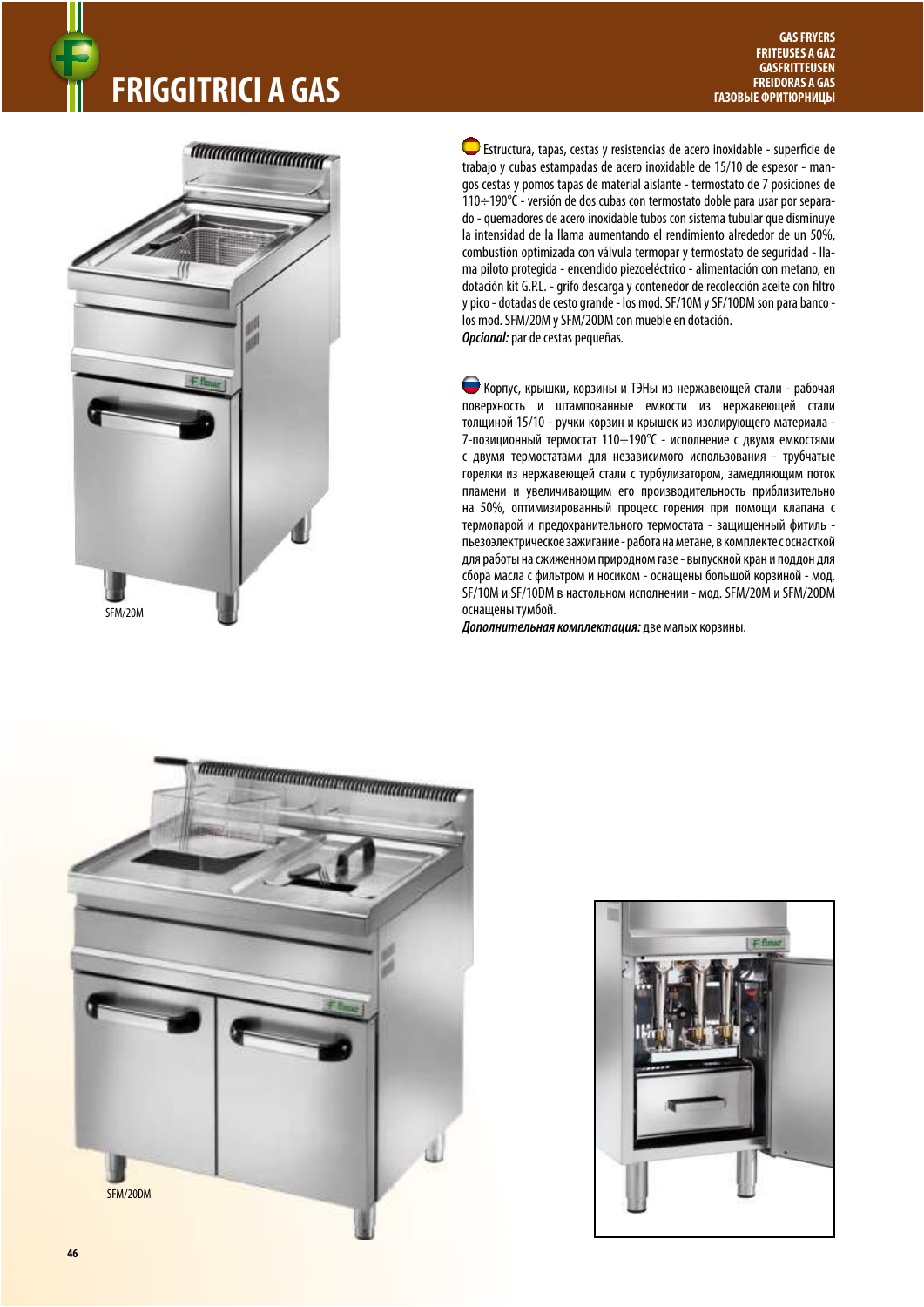## **GAS FRYERS** ® **FRITEUSES A GAZ GASFRITTEUSEN FREIDORAS A GAS**

## **ГАЗОВЫЕ ФРИТЮРНИЦЫ FRIGGITRICI A GAS**



| SFM/20DM<br>$16,5 + 16,5$ kW<br>14.190+14.190 kcal/h<br>52.298+52.298 BTU/h<br>$620 = 1,75 + 1,75$ m <sup>3</sup> /h |
|----------------------------------------------------------------------------------------------------------------------|
|                                                                                                                      |
|                                                                                                                      |
|                                                                                                                      |
| $G25 = 2,03+2,03$ m <sup>3</sup> /h                                                                                  |
| $G30/G31 = 1,29+1,29$ kg/h                                                                                           |
|                                                                                                                      |
| $N^{\circ}3+3$                                                                                                       |
| $20 + 20$ Lt.                                                                                                        |
| $2,5+2,5$ kg                                                                                                         |
|                                                                                                                      |
|                                                                                                                      |
| $25 + 25$ kg/h                                                                                                       |
| 800x700x980 h (mm)                                                                                                   |
| 83 kg                                                                                                                |
| 98 Kg                                                                                                                |
| 880x800x1200h (mm)                                                                                                   |
| $0.845 \text{ m}^3$                                                                                                  |
|                                                                                                                      |

700





*<u>TIMOTHIMINI TIMOTHIMI</u>* 

 $\sqrt{ }$ 

 $15 G (1/2" G)$ 

700



15 G (1/2" G)  $\begin{bmatrix} \phantom{-} \end{bmatrix}$  $\begin{bmatrix} \phantom{-} \end{bmatrix}$ 



 $\begin{bmatrix} \phantom{-} \end{bmatrix}$ 

700

138 G (1/2" G)





**47**